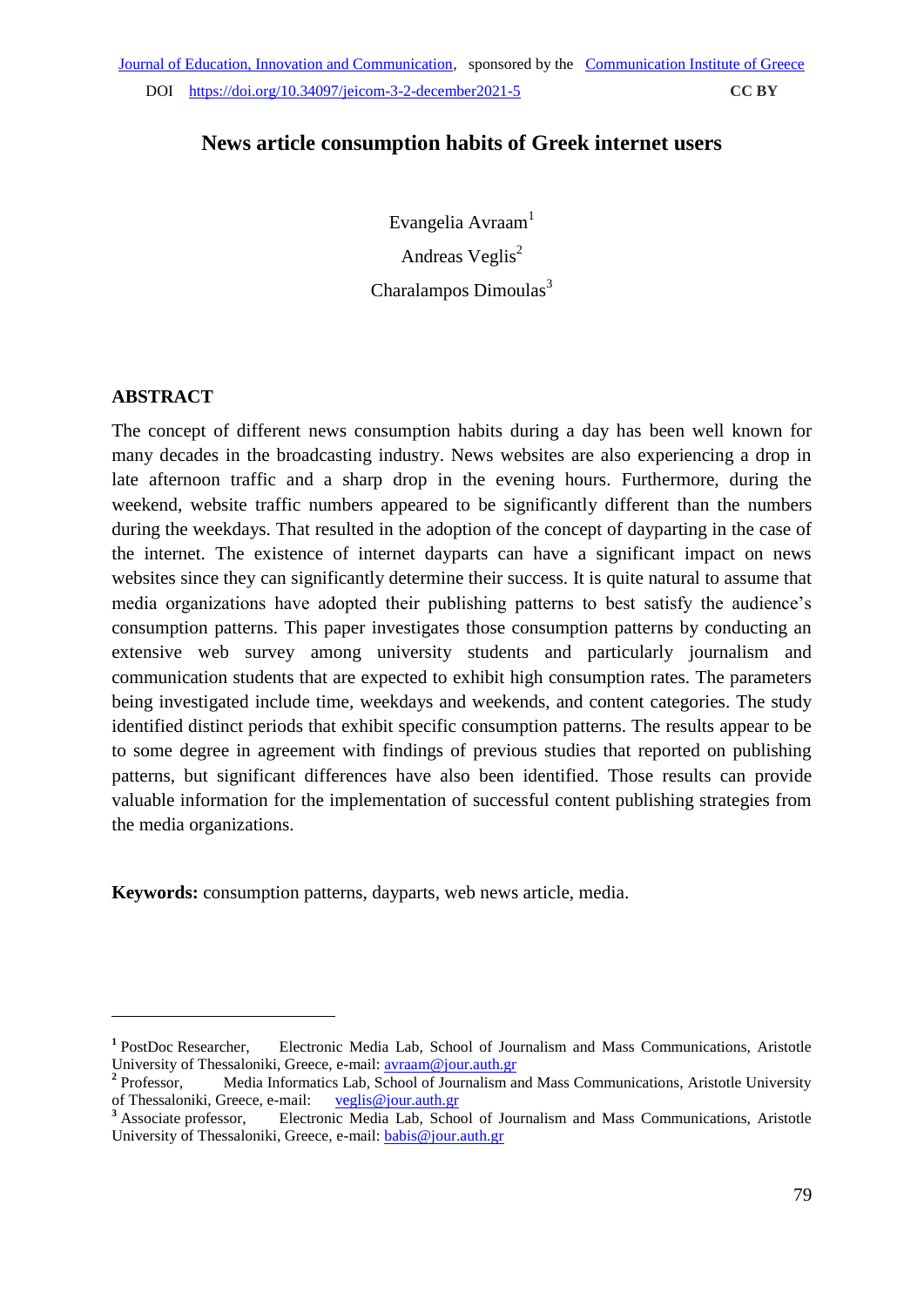### **1 INTRODUCTION**

The digitalization of journalism during the last 10 years of the previous century has completely transformed the way news is generated and disseminated to the audience (Siapera and Veglis, 2012). The internet along with its services has offered alternative dissemination channels for the news organizations (www, RSS, web-push notifications, mobile apps, social networking, microblogging to name some of them) (Veglis, 2012). This novel medium landscape has enabled media organizations to target different audience groups that exhibit specific news consumption characteristics (consumption time, mobile/home user, device type, etc) (Taneja *et al*. 2012, Avraam *et al*. 2021). That resulted in the complete transformation of the media industry, where new players (Facebook, Google) have emerged and control to a significant extent the news that the general public receives (Brake, 2017; Kolodzy, 2006).

In this context and taking into account, the fears competitions among media organizations to attract the audience (Perego, & Yuksel, 2018), understanding the news consumption habits of the internet users becomes very crucial (Wolf & Schnauber, 2015). In nowadays the continued publication of news 24 hours a day is an established norm. News concerning break events is posted almost immediately on various publication channels (Avraam *et al*, 2021). This means that media organizations are forced to combine "real-time" adaptation of events, audience personalization preferences, and media specialization (American Press Institute, 2014). This is accomplished through the analysis of statistical data which determine the web traffic of the media organization. The aim is to optimize the services provided to the audience. Of course, the above practices also aim at increasing fame and recognition, establishing credibility, and building relationships of trust with the audience, thus increasing revenues (Colace, Casaburi, De Santo & Greco 2015; Elliott, Chuma, Gendi, Marko & Patel 2016; Leskovec 2011; Pang & Lee 2008; Schultz, Block & Viswanathan 2016; Spann, Molitor &Daurer 2016). The problem is that the news consumption from many publication channels is not easy to measure with software automation. Thus, direct audience surveys are needed to be utilized to measure actual news consumption from the audience (Thorson, 2008; Yuan, 2011).

This paper attempts to find news consumption patterns by utilizing a web survey among university students and particularly journalism and communication students. The latter are expected to exhibit high consumption rates because news is part of their discipline under study. The parameters being investigated include time, weekdays and weekends, type of content, and content categories.

The rest of the paper is organized as follows. Section 2 includes a literature review on news consumption. This is followed by the methodology section in which information about the methodology employed in this study is discussed. Section 4 presents the results of the survey. Next, the results are discussed, and a dayparting model is proposed. Concluding remarks, as well as future extensions of this work, are included in the last section.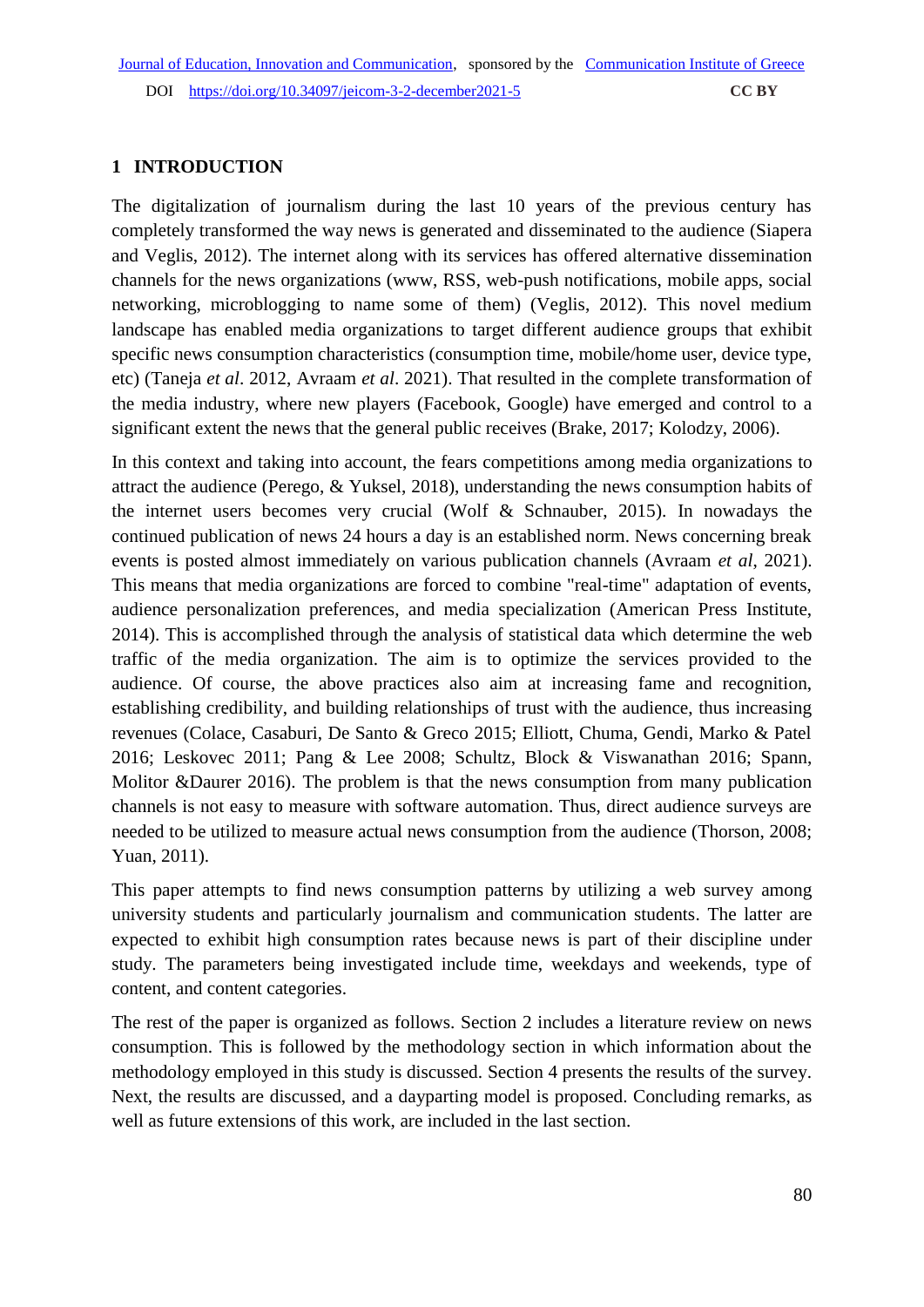### **2 LITERATURE REVIEW**

Content consumption and the existence of consumption patterns have been investigated quite thoroughly in the broadcast industry (Beyers, 2004). The concept of dayparting was introduced, which can be broadly defined as a consecutive block of time on similar days (weekdays or weekends) during which, the size of the audience is homogeneous as is the characterization of the group using the medium (OPA, 2003; Veglis, 2014). These segments have a distinct audience as far as their preferences are concerned, something that works well for some advertisers but not so well for others. Each daypart on radio and television has its personality, which is reflected in its programming and advertising (MORI Research, 2003). In other words, in the broadcast industry, the researchers have identified specific consumption patterns that were exploited to increase the audience and also advertisement revenues.

But although the concept of dayparting was well known and well investigated in the broadcast industry, it was not anticipated, at least at the beginning, that it will also be present in the case of WWW. This was to some extent understandable since the web news articles are always available on the internet so there is no reason to study when the actual consumption takes place (Veglis, 2014). Thus, media planning for web content was only interested in overall site traffic, demographics, and content affinity and not for the dynamic changes of the audience over time.

All this changed in 2020 when two studies indicated specific consumption patterns among internet users in the USA (Beyers, 2004). The first one was conducted by MORI for the NAA (Newspaper Association of America (MORI, 2003) and confirmed specific consumption patterns by online newspaper readers. The second one was supervised by the OPA (Online Publishers Association) and identified five district dayparts, which differ in usage levels, demographics, and type of consumed content (2003). Similar results were reported five years later by Burst Media that studied the internet habits of women above 25 years old. The following year Newell *et al*. published a study on media consumption which compared new media usage with other traditional media (newspapers, magazines, radio, and television). In 2010 BARI identified four distinct dayparts in the consumption habits of Greek online newsreaders. Finally, Veglis (2014) reported the existence of dayparts based on traffic data from Greek media websites.

Various Internet dayparts were proposed in each of the surveys presented in the literature review. On weekdays, OPA identified four dayparts and one daypart on weekends. MORI did no distinguish between weekdays and weekends and reported four dayparts. Newell *et al*, identified six dayparts, each with a short length. Bari (2010) divided the day into four equal dayparts, while Burst Media (2007) used five. Avraam (2012) took Bari's dayparts as a starting point and suggested minor changes based on the Greek workday. Finally, Veglis (2014) proposed four dayparts, with no distinction between workdays and weekends.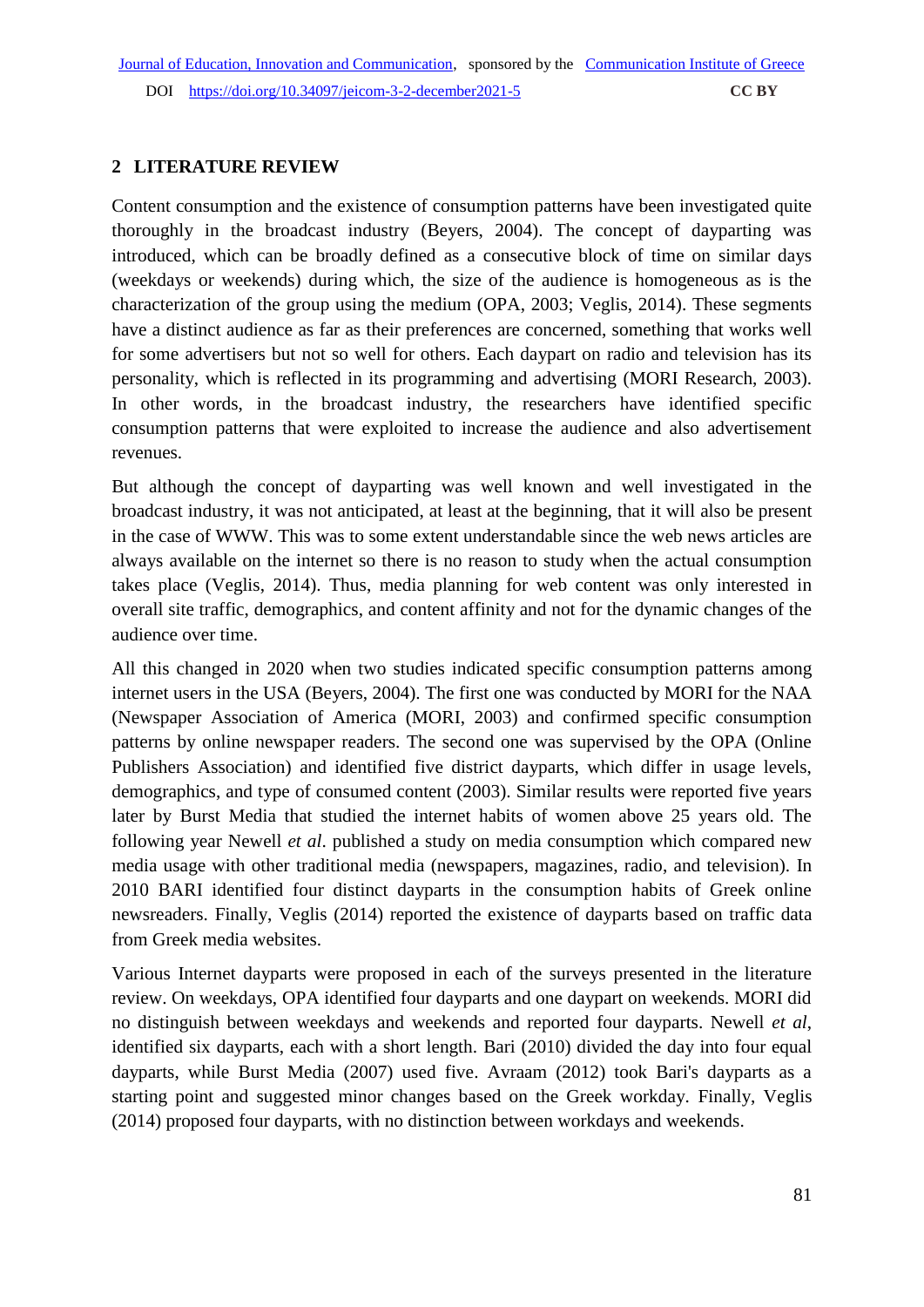| time period | <b>Burst Media (2007)</b> | <b>Newell et al.</b> (2008) | <b>Veglis (2014)</b> |
|-------------|---------------------------|-----------------------------|----------------------|
| 00.01-01.00 | Early morning             | Overnight                   | Night                |
| 01.01-02.00 |                           |                             |                      |
| 02.01-03.00 |                           |                             |                      |
| 03.01-04.00 |                           |                             |                      |
| 04.01-05.00 |                           |                             |                      |
| 05.01-06.00 |                           |                             |                      |
| 06.01-07.00 |                           |                             | Morning              |
| 07.01-08.00 |                           |                             |                      |
| 08.01-09.00 |                           | Morning drive               |                      |
| 09.01-10.00 | Morning-noon              |                             |                      |
| 10.01-11.00 |                           |                             |                      |
| 11.01-12.00 |                           | Mid-day                     |                      |
| 12.01-13.00 | Afternoon-noon            |                             |                      |
| 13.01-14.00 |                           | Afternoon - noon            | During the day       |
| 14.01-15.00 |                           |                             |                      |
| 15.01-16.00 |                           |                             |                      |
| 16.01-17.00 | Late afternoon            | Afternoon drive             |                      |
| 17.01-18.00 |                           |                             |                      |
| 18.01.19.00 |                           |                             |                      |
| 19.01-20.00 |                           |                             | Afternoon-           |
| 20.01-21.00 |                           | Primetime                   | evening              |
| 21.01-22.00 | Evening                   |                             |                      |
| 22.01-23.00 |                           |                             |                      |
| 23.01-00.00 |                           | Overnight                   |                      |

**Table 1: Definition of dayparts in various studies**

The exact daypart models of three of the most recent studies are presented in table 1. All studies propose a similar number of dayparts (4 to 6). The most recent model suggests dayparts with comparable time durations (Veglis, 2014). On the other hand, the other two studies include dayparts that exhibit significant variation in size. The model of Newell *et al*. (2008) includes two dayparts that are related to daily activities (morning drive, afternoon drive) that can be considered as country/culture-specific.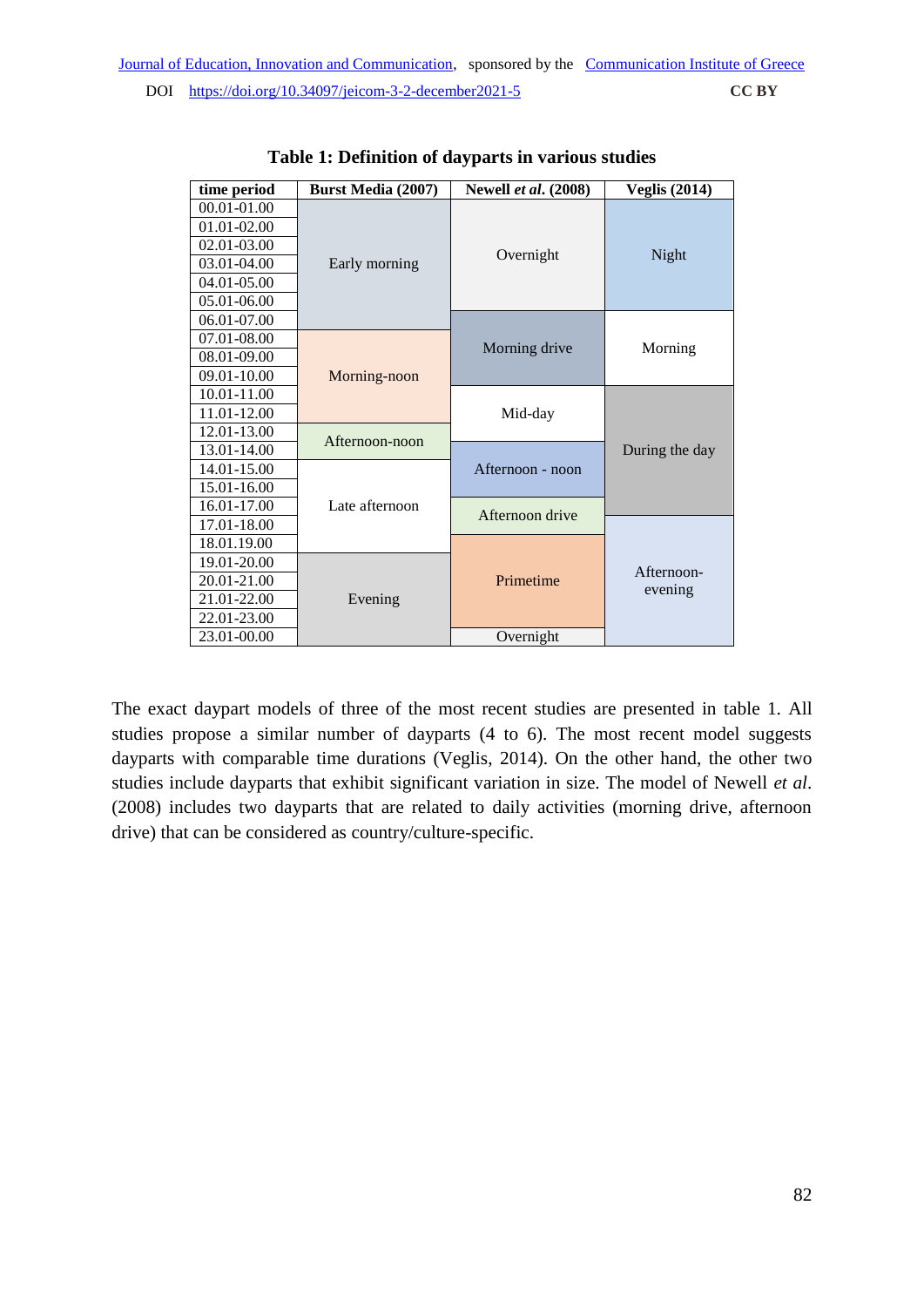## **3 METHODOLOGY**

This research was funded by Greece and the European Union (European Social Fund) through the Operational Program "Human Resources Development, Education and Lifelong Learning", in the framework of the Act "SUPPORT OF POSTGRADUATE RESEARCHERS - B cycle" (MIS 5033021) implemented by the State Scholarships Foundation (IKY).

In order to explore the consumption habits of web news consumers, a web survey was conducted. The participants were journalism and communication university students. The selection of this particular group was based on the fact that young people exhibit a very high percentage of internet usage and due to their field of study this particular group shows a high interest in news consumption. Also due to the nature of their study, they are considered to be above average computing devices users. The survey was conducted from  $15<sup>th</sup>$  to  $25<sup>th</sup>$  of May. The survey tool was a web questionnaire that included 15 close-ended questions and it was deployed on the Lime Survey platform of the School of Journalism and Mass Communication of Aristotle University of Thessaloniki [\(https://surveys.jour.auth.gr/\)](https://surveys.jour.auth.gr/). The dissemination of the web questionnaire was done through the school's official mailing lists, through the university's e-learning platform [\(https://elearning.auth.gr\)](https://elearning.auth.gr/). It is also worth mentioning that during the survey preparation, all ethical approval procedures and rules suggested by the "Committee on Research Ethics and Conduct" of the Aristotle University of Thessaloniki were followed.

The number of participants in the survey was 171, 153 questionnaires were completed and 18 were partially answered. Some demographic data for the participants 73% were female and 27% male. The majority of the participants 83% belong to the 18-27 age group and the second larger age group was the 28-37 age group with 11%. The rest of the participants were older. As far as education level is concerned 77% reported to be university students and the majority of the rest of the participants were also university students at the post-graduate level. The complete data can be found in Table 2.

| <b>Education</b> level          | percentage |
|---------------------------------|------------|
| Graduate of secondary education | $1\%$      |
| Higher education student        | 77%        |
| BA graduate                     | 2%         |
| MA student                      | 11%        |
| MA graduate                     | 5%         |
| Phd student                     | 1%         |
| Phd holder                      | 3%         |

**Table 2: Education level of the participants.**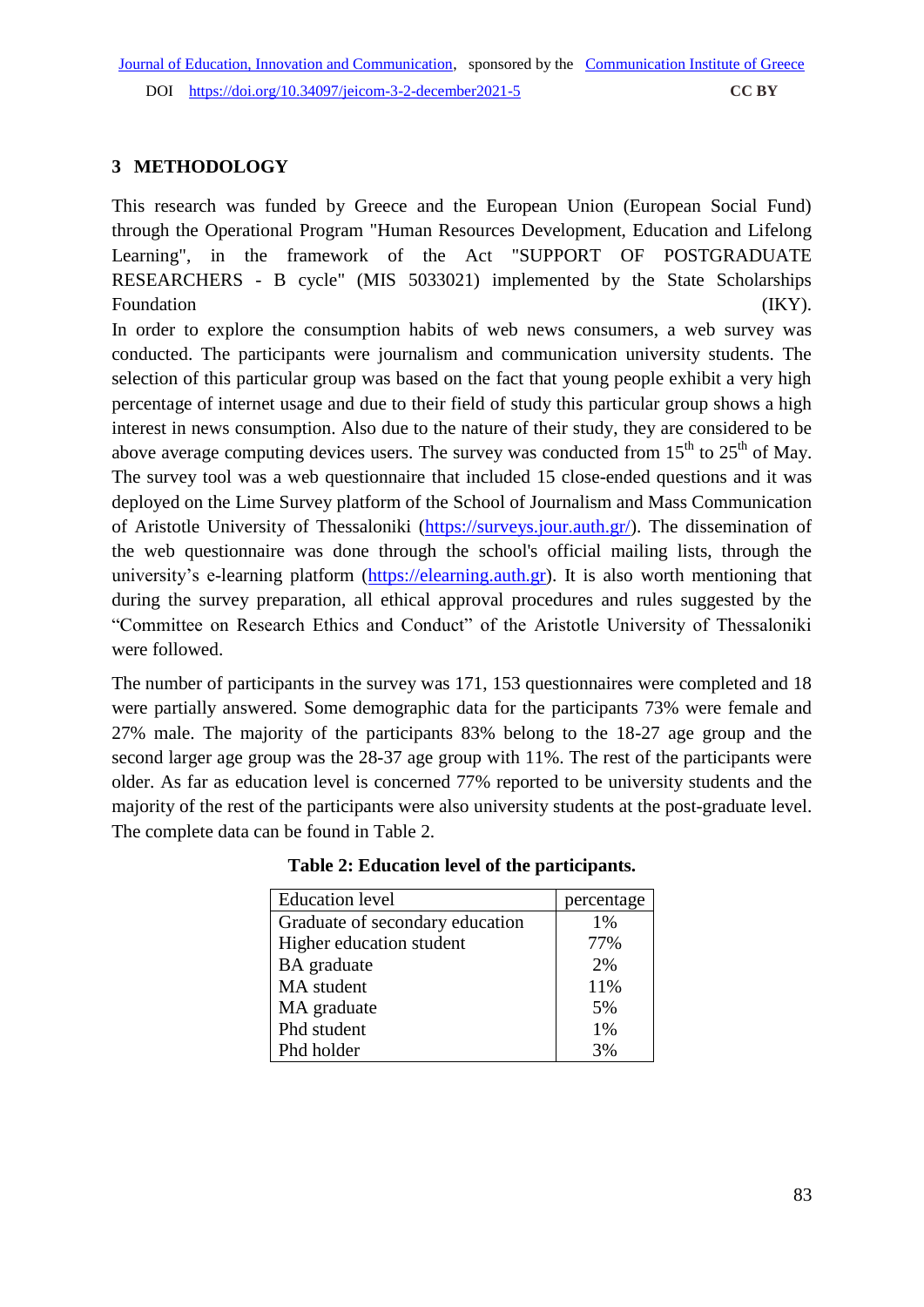## **4 RESULTS**

Since the sample of the participants were journalism and communication university students, it was expected that they will be closed related to the use of technology. Almost all the participants own or use a laptop computer and a smartphone. It is worth noting that smartphone usage is slightly higher than the one of the laptop computers. Roughly half of the participants own or use a desktop computer and only 39% own or use a tablet (see figure 1). This finding confirms the initial assumption that journalism and communication students are above average computing device users.



**Figure 1: Percentages of ownership or usage of computing devices.**

Social networking services are frequently used by internet users around the world for staying informed about current news (Boukes, 2019). The participants of the survey were asked to state the frequency usage of the most widely used social networking services (Facebook, Twitter, Instagram, and YouTube). The results show that Instagram is the most frequently used service with 26% of the participants reporting that they are always using it. Second is YouTube and Facebook appears to be third. Twitter appears to be the less popular social networking service with more than half of the participants replying that they never use it. This is quite an interesting result since Twitter is considered to be the main channel for news dissemination (Seth, *et al*., 2017). Nevertheless, the majority of the participants report on using Facebook, Instagram, and YouTube at least every day. All data concerning frequency usage of social networking services are displayed in figure 2.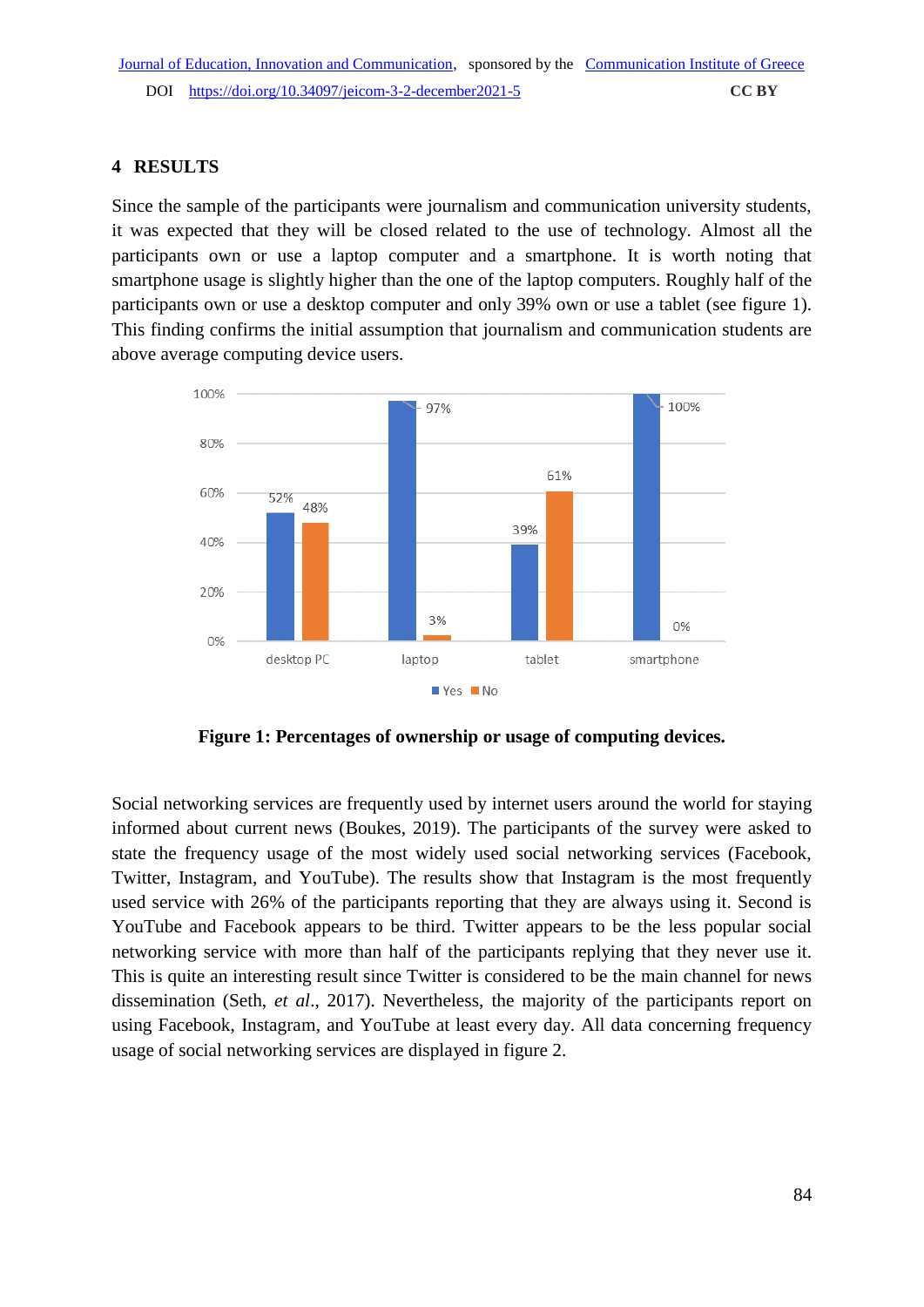

**Figure 2: Frequency usage of social networking services (Instagram, YouTube, Facebook, and Twitter).**

Next, the participants were asked to rate on a Likert scale (1-5) the sources they utilize to stay up to date with current news. Media websites appear to be the first choice of the responders with media organizations' social accounts a close second. On the other hand, in the third place, it was found to be social media accounts of friends. In other words, social networking services are utilized by the participants, but the media organizations' accounts are higher in preference than the accounts of friends. Based on that finding we can conclude that the participants utilize social media accounts to stay informed, but they exhibit a strong preference for official media organization accounts, which is an important factor in dealing with the problem of fake news (Katsaounidou, Dimoulas, & Veglis, 2018). It is worth noting that media organizations' apps (for mobile devices) do not attract a significant percentage of preferences (see figure 3). This may be explained by the fact that media organizations in Greece have developed apps with very basic features.

Moving to the category of news participants are interested in, participants we asked to rate on a Likert scale (1-5) 10 different thematic categories on news. Society news was found to be the most popular category with sports the least popular. It is worth reminding that 73% of the participants were female that are usually not very keen on sports news and this might explain the previous finding of the survey. International and health (due to the COVID-19) and culture news exhibit high interest. Figure 4 includes the classification of all 10 news categories.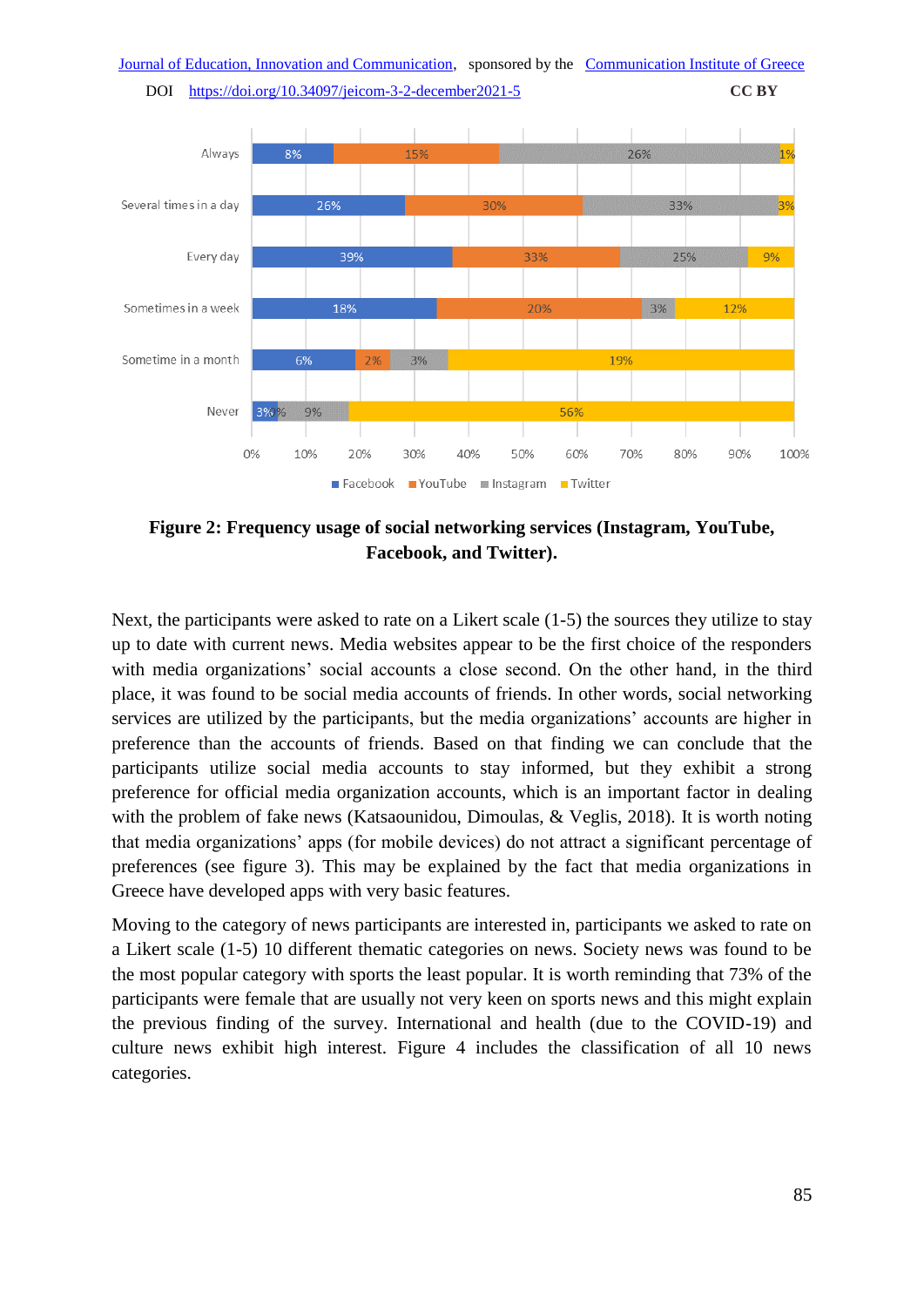

**Figure 3: Methods for staying informed on current news (Likert scale 1 to 5).**



**Figure 4: Consumption rates of different categories of news (Likert scale 1 to 5).**

Next, the news-consumption behavior of the participants throughout the week was investigated. Specifically, the participants were asked to rate on a Likert scale (1-5) the probability of consuming the news each day of the week. Previous studies were reported a significant decrease in the readership during the weekend (Avraam *et al*, 2021; Veglis, 2012). This result was also found in our survey. In other words during weekends participants rated news consumption at an average of 3.35, while during the weekdays the average rate was 3.61 (rοuphly an 8% decrease). During the weekdays the rate fluctuates between 3.68 and 3.54. It is worth noting that Monday appears to be the weekday during which participants seem to be more eager to read the news while Tuesday is the day during which the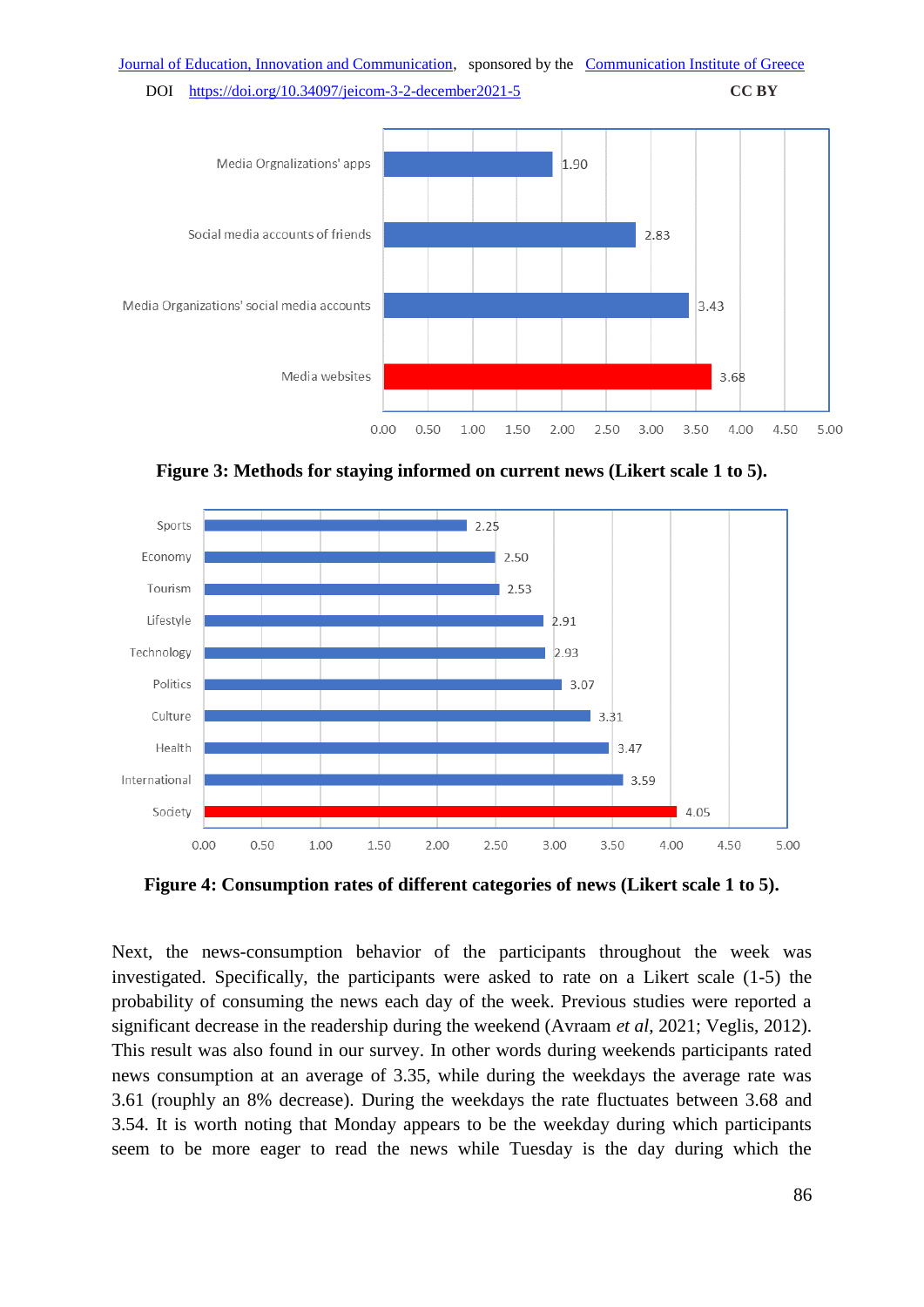participants appear to be less interested in staying informed. Also, Friday is the weekday with the second highest news consumption rate. Nevertheless, it is worth noting that the differences during the weekdays and during weekdays and weekends appear to be quite small. All the previously mentioned results are included in figure 5.



**Figure 5: Consumption rates during the days of the week (Likert scale 1 to 5).**

The last topic that was investigated was the participants' consuming behavior throughout the 24 time period of a day. The day was divided into nine 2-hour time slots starting from 06.01 until midnight while an additional time slot was assigned to the 00.01- 06.00 time period. This choice was made to limit the time slots to some extent, thus facilitating in this way the entry of data by the survey participants. The results indicate that there is a significant change in the news consumption rate during the 24 hours of the day. Specifically, there is a 58% difference between the lower rate which is exhibited during the 06.01-08.00 time slot, and the 20.01-22.00 time slot, during which, the highest interest for news consumption is demonstrated from the participants. Although the highest value is exhibited quite late, it is worth noting that from 10.01 up to 00.00 (for 12 consecutive hours) the interest in news consumption remains high and almost constant. Another finding that is worth stressing is the fact that the lower consumption interest is to be reported during the 00.01-06.00 time period, but during the early morning period. This can be explained by examining the composition of the participants, where the majority of them are students that tend to go to sleep at the early hours of the day and wake up a bit late (Buboltz *et al*., 2009). Another interesting finding is the period than the highest news consumption rate is exhibited. Especially in Greece during this period, the majority of the national coverage TV stations broadcast their main news bulleting (Maniou, 2013), although in recent years there seems to be a tendency to broadcast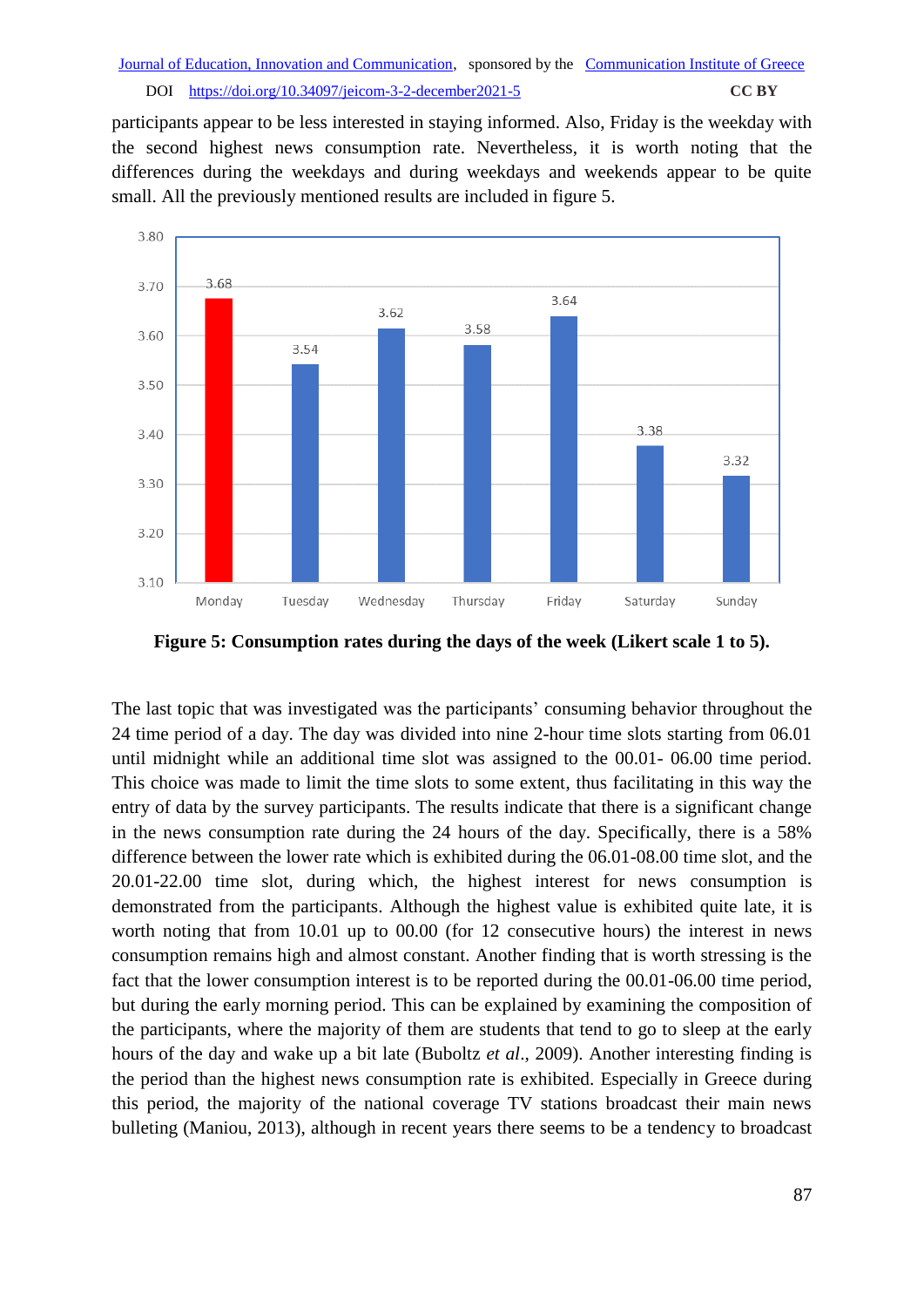earlier. This fact may be related to the above findings since this period is strongly related to learning the current news.



**Figure 6: Consumption rates during different periods in 24 hours (Likert scale 1 to 5).**

# **5 DISCUSSION**

Based on the results presented in the previous section it can be concluded that it is possible to identify distinct periods that exhibit different consumption patterns. The first thing that needs to be decided is whether weekdays and weekends should be considered as periods that exhibit different characteristics. Although weekends display a decreased rate of interest in news consumption, the existing data, and taking into account the relatively small drop of interest, do not justify proposing the distinction between weekdays and weekends. More specific related data needs to be collected to identify distinctive characteristics (category of news, consumption method, etc.) that weekends and weekends may have.

Moving to the issue of determining dayparts in the news consumption during 24 hours, things appear to be clearer. Specifically, based on the findings the period from 06.01 to12.00 displays a significant increase in the news consumption interest. During the period 12.01 to 22.00, the consumption rate does not appear to change considerably. It is worth mentioning that during this period the highest news consumption rate is located. Finally, from 22.01 until 8.00 in the morning there is a significant drop in the news consumption rate. Based on the previous analysis the study proposes a news consumption model that is comprised of three dayparts, namely morning (06.01-12.00), day (12.01-22.00), and night (22.01-8.00).

The proposed dayparts along with the data from figure 6 are displayed in figure 7.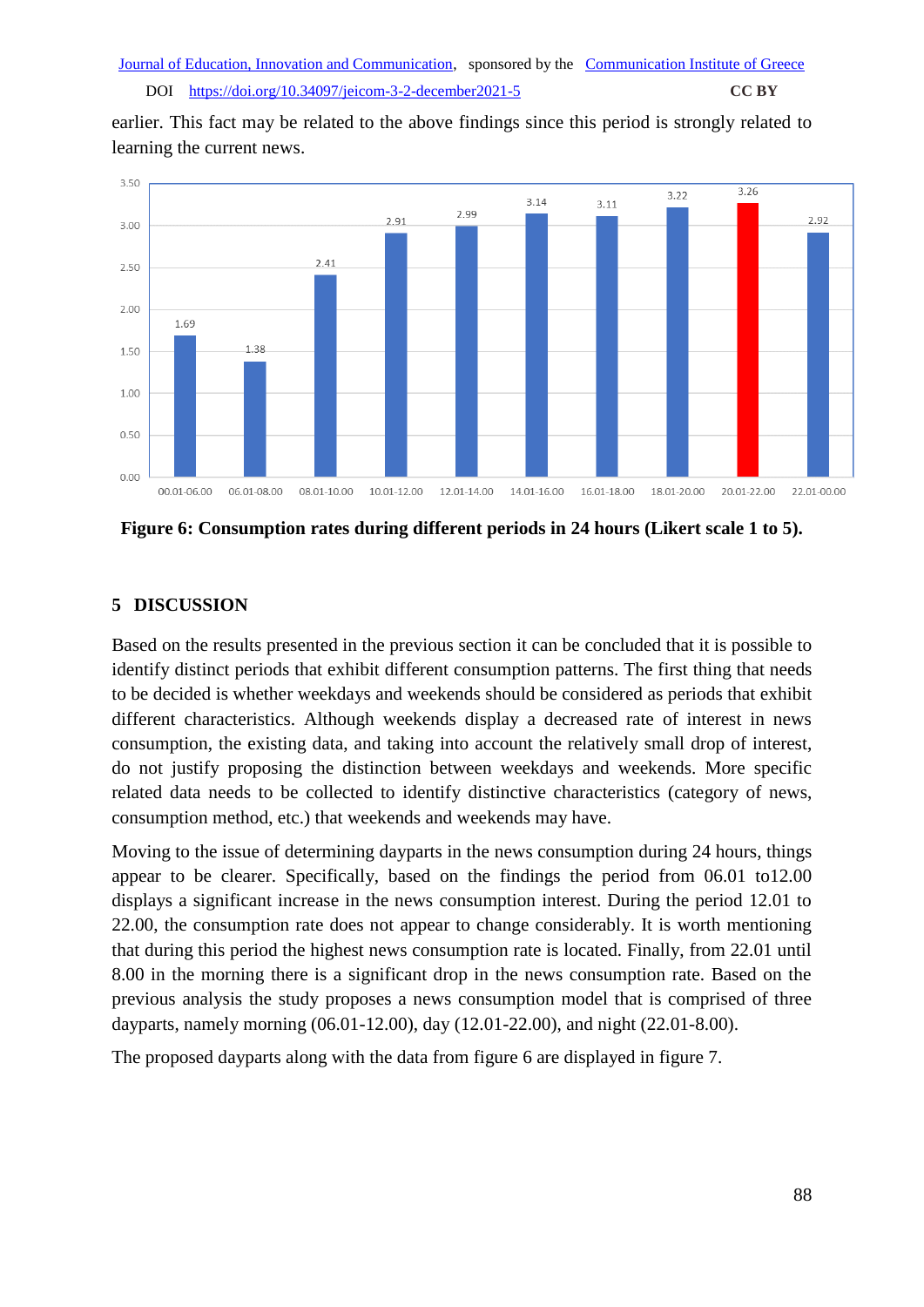```
DOI https://doi.org/10.34097/jeicom-3-2-december2021-5 CC BY
```


Figure 7. The proposed daypart model in comparison with the consumption data collected through the survey.

The proposed dayparting model includes only three dayparts in comparison with the 4-6 dayparts of the past proposed models. That makes it simpler to understand and use. In the last decade, there were significant changes in technology and the services people use to stay informed. The smartphone is one of the most important parameters that allow users to have direct access to information wherever they are. Thus, various dayparts that were associated with commuting, during which the news consumption was decreased are not applicable today. Also, the use of social networking services can notify users instantly about breaking news is now common practice (Veglis, 2012). This gradual shift to simpler dayparting models is also evident from Table 1 since the older a model is the greater number of dayparts it includes.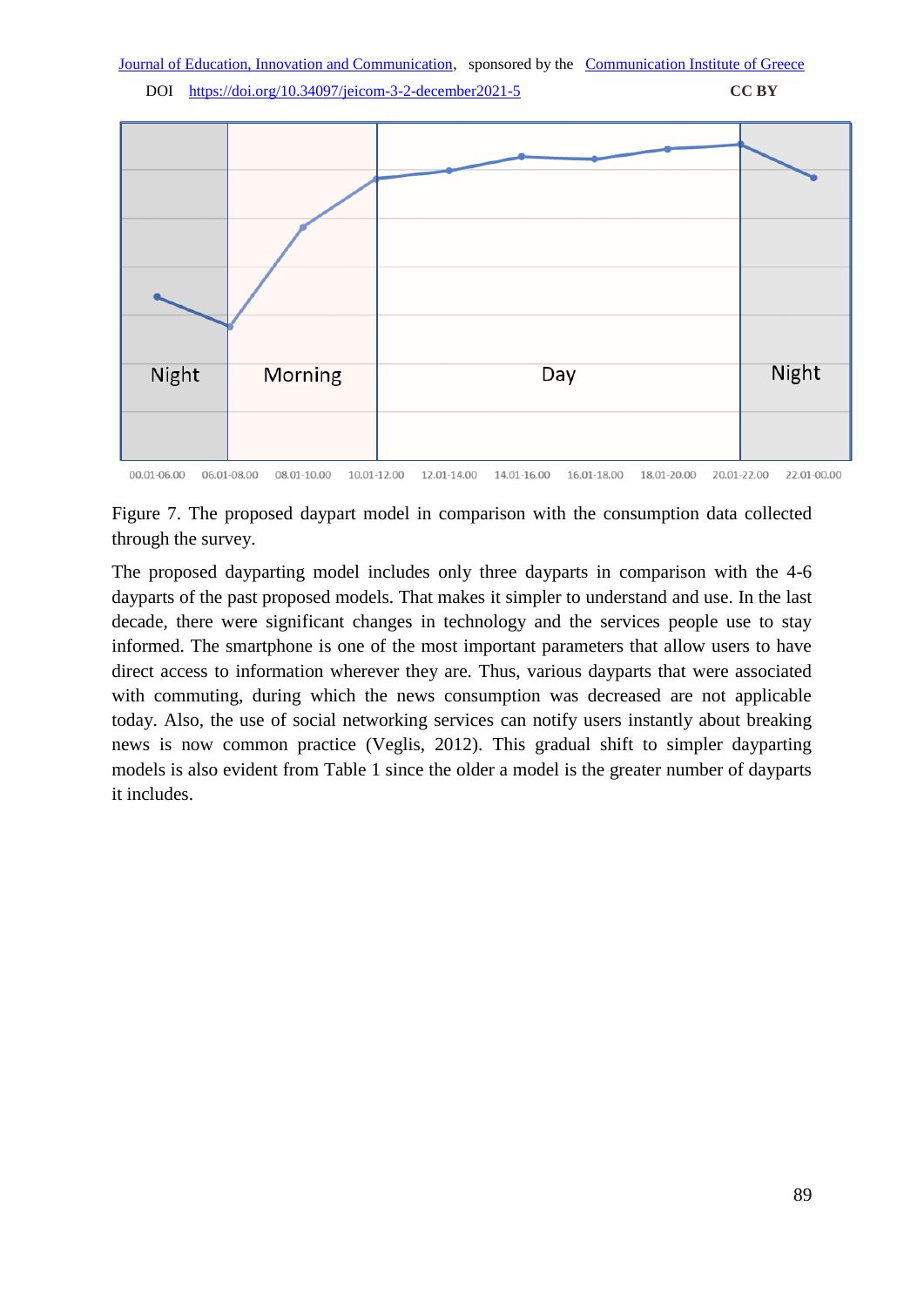# **6 CONCLUSIONS**

This paper has investigated the consumption habits of Greek internet users. Specifically, the study attempted to identify dayparts that are segments of time during which the audience exhibits homogeneous news consumption characteristics. The study adopted an online survey as us main data collection tool that was conducted among journalism and communication university students. This particular group is very interested in current events and are considered to be above average computing devices users. The findings of the study supported the formulation of a dayparting model that is comprised of three time zones, namely morning (06.01-12.00), day (12.01-22.00), and night (22.01-8.00). Also, the findings did not detect significant consumption patterns between weekdays and weekends, except for a small decrease in the interest in news consumption. One interesting characteristic of the proposed dayparting model is its simplicity since it utilized only three dayparts. The results of the study can be proven valuable to media organizations since they can fine-tune their publishing program to match the users' news consumption habits, thus maximizing the teaching of their news products and increasing their revenues.

This study has also certain limitations. The number of female participants in the survey is 3 times the number of male participants, a factor that may influence the obtained results. Also, the participants of the study are mainly young people belonging to the 18-27 age group.

Future extensions of this work may involve a broad sample as far as age is concerned and also a more detailed study of other factors that may influence consumption patterns, like device used and utilization of specific dissemination channels (web, social, app, etc.).

# **7 ACKNOWLEDGMENTS**

This research was funded by Greece and the European Union (European Social Fund) through the Operational Program "Human Resources Development, Education and Lifelong Learning", in the framework of the Act "SUPPORT OF POSTGRADUATE RESEARCHERS - B cycle" (MIS 5033021) implemented by the State Scholarships Foundation (IKY).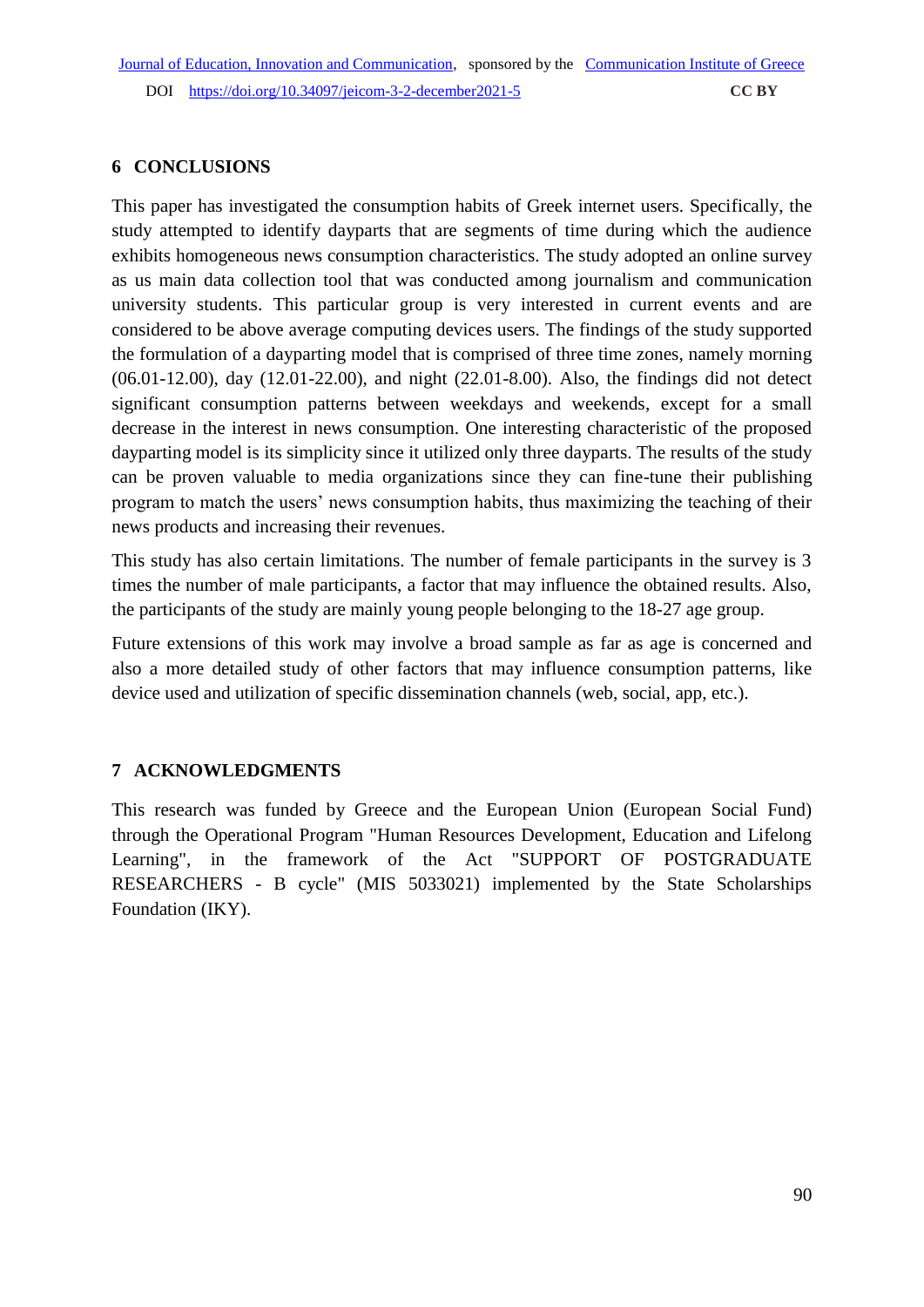### **8 REFERENCES**

- American Press Institute. 2014. Social and demographic differences in news habits and attitudes. Available at: https://www.americanpressinstitute.org/publications/reports/survey-research/social-demographicdifferences-news-habits-attitudes/
- Avraam, E. (2012). *Contribution of new information and communication technologies in the production distribution and consumption of news* (in Greek). Phd dissertation, School of Journalism & MMC, Aristotle University of Thessaloniki, Greece.
- Avraam, E., Veglis, A., & Dimoulas, C. (2021). Publishing Patterns in Greek Media Websites. *Social Sciences*, 10(2), 59.
- Beyers, H. (2004). Dayparting online: living up to its potential?. *International Journal on Media Management* 6.1-2: 67-73
- Boukes, M. (2019). Social network sites and acquiring current affairs knowledge: The impact of Twitter and Facebook usage on learning about the news. *Journal of Information Technology & Politics*, 16(1), 36- 51.
- Brake, D. R. (2017). The invisible hand of the unaccountable algorithm: How Google, Facebook and other tech companies are changing journalism. In *Digital Technology and Journalism* (pp. 25-46). Palgrave Macmillan, Cham.
- Buboltz Jr, W., Jenkins, S. M., Soper, B., Woller, K., Johnson, P., & Faes, T. (2009). Sleep habits and patterns of college students: an expanded study. *Journal of College Counseling*, 12(2), 113-124.
- Burst Media. (2007). Online Insights, June.
- Colace, F., Casaburi, L. De Santo, M., and Greco, L., (2015). Sentiment detection in social networks and in collaborative learning environments. *Computers in Human Behavior* 51:1061-1067.
- Elliott, C., Chuma, W., Gendi, Y. E., Marko, D., & Patel, A. (2016). Hate Speech, Key concept paper in Media, Conflict and Democratisation (MeCoDEM).
- Katsaounidou, A., Dimoulas, C., & Veglis, A. (Eds.). (2018). *Cross-media authentication and verification: emerging research and opportunities*. IGI Global.
- Kolodzy, J., (2006). *Convergence journalism: Writing and reporting across the news media*. Rowman & Littlefield.
- Leskovec, J. (2011). Social media analytics: tracking, modeling and predicting the flow of information through networks. In Proceedings of *the 20th international conference companion on World wide web* (pp. 277- 278).
- Maniou, T. (2013), Television, society and Political News (in Greek), Epikentro.
- MORI Research. (2003). *Online Dayparting: Claiming the Day, Seizing the Night*, Report.
- OPA (2003). *The Existence and Characteristics of Dayparts on the Internet.* The OPA White Papers, January.
- Pang, Bo., Lee, Lillian. 2008. Opinion mining and sentiment analysis. Foundations and Trends® in Information Retrieval 2(1–2):1-135.
- Perego, J., & Yuksel, S. (2018). *Media competition and social disagreement*. Work.
- Schultz, D. E., Block, M. P., & Viswanathan, V. (2018). Consumer-driven media planning and buying. *Journal of Marketing Communications*, 24(8), 761-778.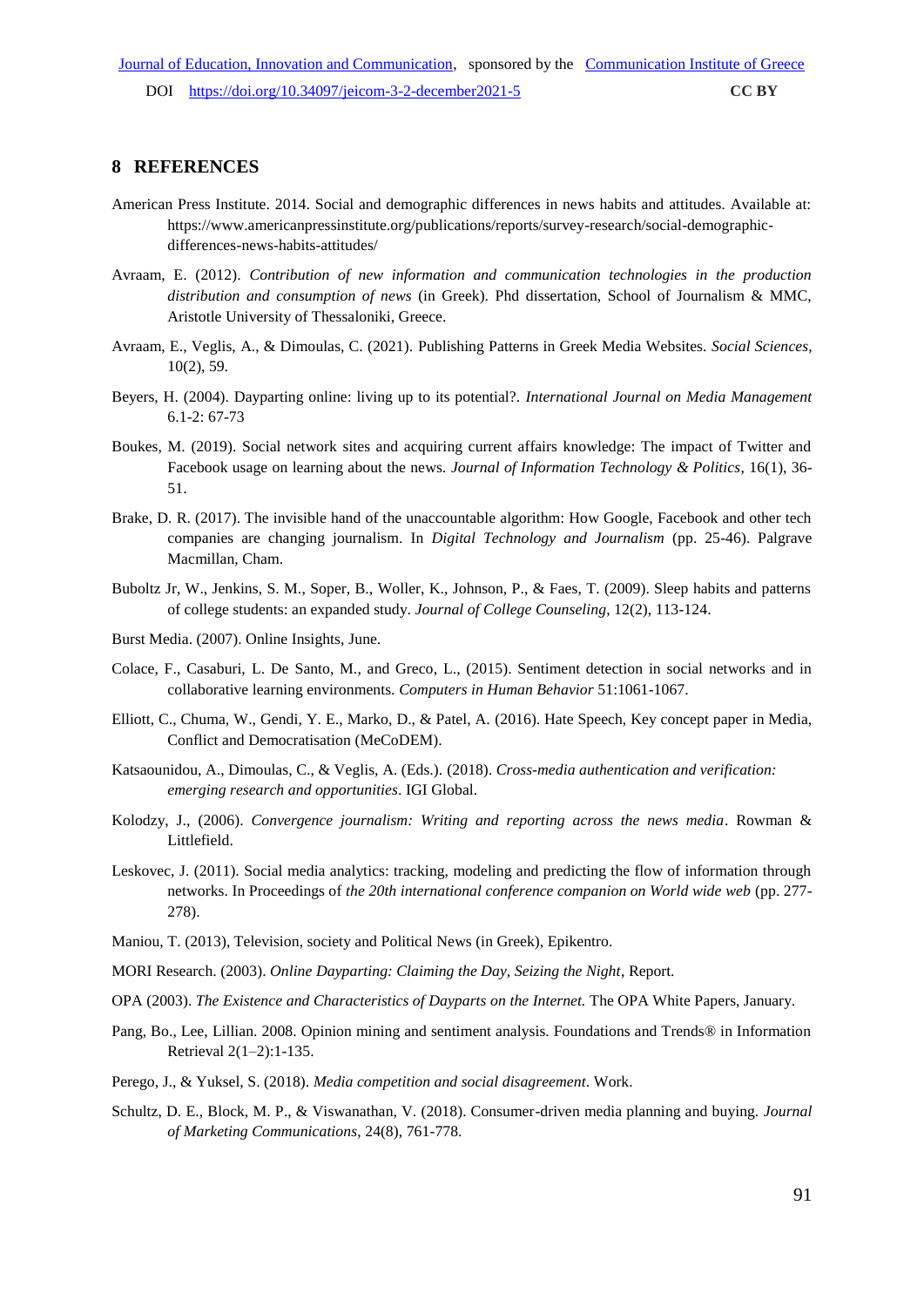- Seth, A., Nayak, S., Mothe, J., & Jadhay, S. (2017). News Dissemination on Twitter and Conventional News Channels. In *19th International Conference on Enterprise Information Systems* (ICEIS 2017) Vol. 1, pp. pp-43.
- Spann, M., Molitor, D., & Daurer, S. (2016). Tell Me Where You Are and I'll Tell You What You Want: Using Location Data to Improve Marketing Decisions. *NIM Marketing Intelligence Review*, 8(2), 30-37.
- Siapera, E., and Veglis, A., (eds) (2012). *The handbook of global online journalism*. John Wiley & Sons.
- Taneja, H., Webster, J. G., Malthouse, E. C., & Ksiazek, T. B. (2012). Media consumption across platforms: Identifying user-defined repertoires. *New media & society*, 14(6), 951-968.
- Thorson, E., (2008). Changing patterns of news consumption and participation: News recommendation engines. *Information, Communication & Society*, 11(4), pp.473-489.
- Wolf, C., & Schnauber, A. (2015). News consumption in the mobile era: The role of mobile devices and traditional journalism's content within the user's information repertoire. *Digital journalism*, 3(5), 759- 776.
- Veglis, A. (2014). Dayparting in online media: The case of Greece. *International Journal of Computers and Communications* 8:77-85.
- Veglis, A. (2012). Journalism and Cross‐Media Publishing: The Case of Greece. In *The Handbook of Global Online Journalism* (eds E. Siapera and A. Veglis):209-230.
- Yuan, E., (2011). News consumption across multiple media platforms: A repertoire approach*. Information, Communication & Society*, 14(7), pp.998-1016.